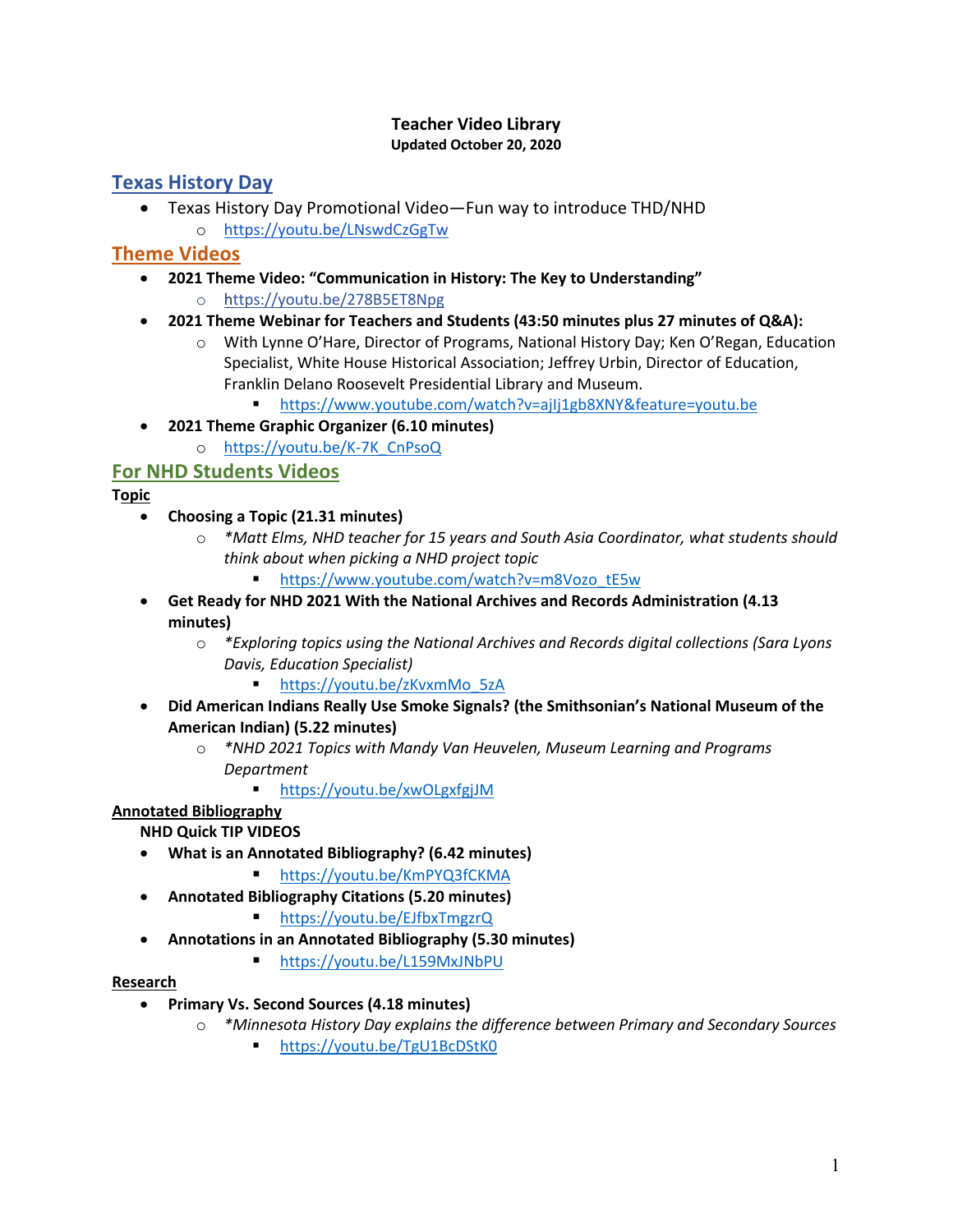### **NHD QUICK DIGITAL RESEARCH TIP SHORT VIDEOS**

- **Finding Primary Sources in Secondary Sources (7.00 minutes)**
	- o *\*Quick Digital Research Tips from NHD programming using secondary sources to find primary sources.*
		- https://youtu.be/vZs5Za84dZE
- **Mining Wikipedia (9.01 minutes)**
	- o *\*Quick Digital Research Tips from NHD programming using Wikipedia to reverse research.*
		- https://youtu.be/hpAvYclSyy4
- **Google Books (5.16 minutes)**
	- o *\*Quick Digital Research Tips from NHD using Google Books.*
		- § https://youtu.be/xYMElFTE6EU
- **Smart Searching (7.00 minutes)**
	- o *\*Doing research effectively and efficiently from NHD programming.*
		- § *https://youtu.be/TN7B99F4PbM*
- **Smart Searching the Library of Congress (7.12 minutes)**
	- o *\*Quick Digital Research Tips from NHD programming on Smart Searching the Library of Congress.*
		- https://youtu.be/bCDxWW9OTSM
- **Library of Congress Resources (9.14 minutes)**
	- o *\*Quick Digital Research Tips from NHD programming navigating the Library of Congress* 
		- § https://youtu.be/81gKZQiSSng

#### **Important Project Components**

**NHD QUICK TIP VIDEOS**

- **Why Include Multiple Perspectives? (5.01 minutes)**
	- § https://youtu.be/ZrSZSutPfH8
- **What is Historical Significance? (4.32 minutes)**
	- § https://youtu.be/0mxWn-hOKRI
- **What is Wide Research? (5.14 minutes)**
	- https://youtu.be/GgAZBGT\_n94
- **What is Historical Context? (6.28 minutes)**
	- https://youtu.be/3IQCf\_lvQzY
- **What is Student Voice? (4.59 minutes)**
	- § https://youtu.be/yWOKGBK3\_VU

#### **Resources**

- **Resources from The Smithsonian's National Museum of The American Indian (4.41 minutes)**
	- o \**Resources offered by the National Museum of the American Indian (Mandy Van Heuvelen, Museum Learning and Programs Department)*
		- § https://youtu.be/Xberpz2vWSA
- **The Key to Understanding with the White House Historical Association (4.51 minutes)**
	- o *\*Explore the theme and the many free resources offered by the WHHA.*
		- § https://youtu.be/6DtY6U6GajM

#### **Writing**

- **Every NHD Student is a Writer (43.44 minutes plus 30 minutes of Q&A)**
	- o *\*Writing process, Tips, Thoughts on Topics for 2020-2021 Contest Year*
		- § https://youtu.be/NfcvjipzU40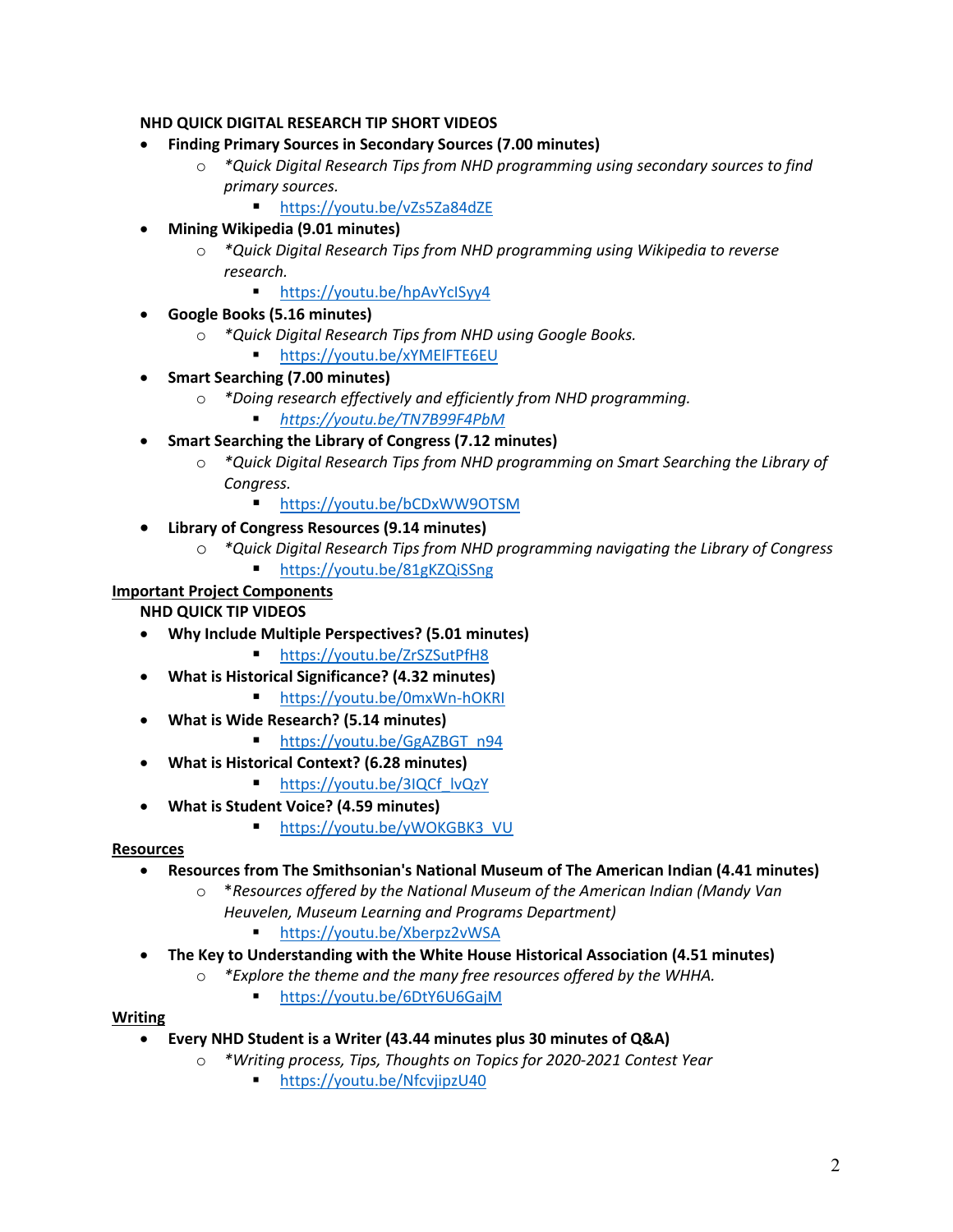### **Performance**

- **National Museum of American History Performers Workshops for NHD (36.33 mins & 27 mins of Q&A)**
	- o *\*Tips for Performance Category and Choosing a Topic for "Communication in History: The Key to Understanding"*
		- § https://youtu.be/CUBpJuy6Cc8

**New NHD Teachers**—(There will be a total of 6 videos, more coming)

- **HELP! I'm a New NHD Teacher—Part 1 (3.02 minutes)**
	- o *\*Al Wheat, NHD Mississippi Coordinator, gives an overview of NHD to new teachers.* § https://youtu.be/9adWpWVcQO0
- **HELP! I'm a New NHD Teacher—Part 2 (2.38 minutes)**
	- $\circ$  \*Al Wheat, NHD Mississippi Coordinator, discusses theme and how it plays into the NHD projects.

■ https://youtu.be/ Y2vJtQCf8o

## **For NHD Teachers**

- **New Rules! (5.14 minutes)**
	- https://youtu.be/b7RUau62ENA
- **New Evals! (3.27 minutes)**
	- https://youtu.be/eAzbTLmXX\_E
- **Level Up! Ed Tech Tips for National History Day (1.00.02 minutes)**
	- o *\* Laurel Aguilar-Kirchhoff talks about Ed Tech resources available that work well with NHD.*
		- § https://www.youtube.com/watch?v=IoJjsP1v5ic&feature=youtu.be
- **Exploring "Student Voice" and Secondary Sources—a key component to student projects (58.56 mins)**
	- o *\* Dr. Cathy Gorn, NHD; Wendy Rex Atzet, NHD Utah; Kevin Shirley, NHD Georgia* § https://www.youtube.com/watch?v=Vsky2OsA5Lc&feature=youtu.be
- **Exploring the NHD Project Categories—7 videos Playlist link:** https://www.youtube.com/playlist?list=PL1FU5Ln1f9NWfnYNnGXoUwldz44YsFlgv
	- o *\*By New England area state coordinators and sponsored by the Massachusetts Historical Society*
	- o Program 1—Intro & 2020 Theme **(1.13.34 minutes)**
		- § https://youtu.be/FuVkQgbh5F8
	- o Program 2—Exhibits and Visual Primary Sources **(1.20.07 minutes)**
		- § https://youtu.be/neBjGcd92n8
	- o Program 3—Documentaries **(1.11.47 minutes)**
		- § https://youtu.be/fkJYyGOA4Gw
	- o Program 3b—Extra—Documentary Best Practices **(27.34 minutes)** \*Good for students too!\*
		- https://youtu.be/S9q6qrFWCVY
	- o Program 4—Websites **(1.32.07 minutes)**
		- https://youtu.be/omX-SkAuMCY
	- o Program 5—Performances **(1.02.16 minutes)**
		- § https://youtu.be/MBbIdnvVhbg
	- o Program 5b—Extra—Performance, Tips and Tricks from A Student Expert **(9.05 minutes)** \*Good for students too!\*
		- § https://youtu.be/1dvIydllnlQ
	- o Program 6—Papers **(1.05.29 minutes)**